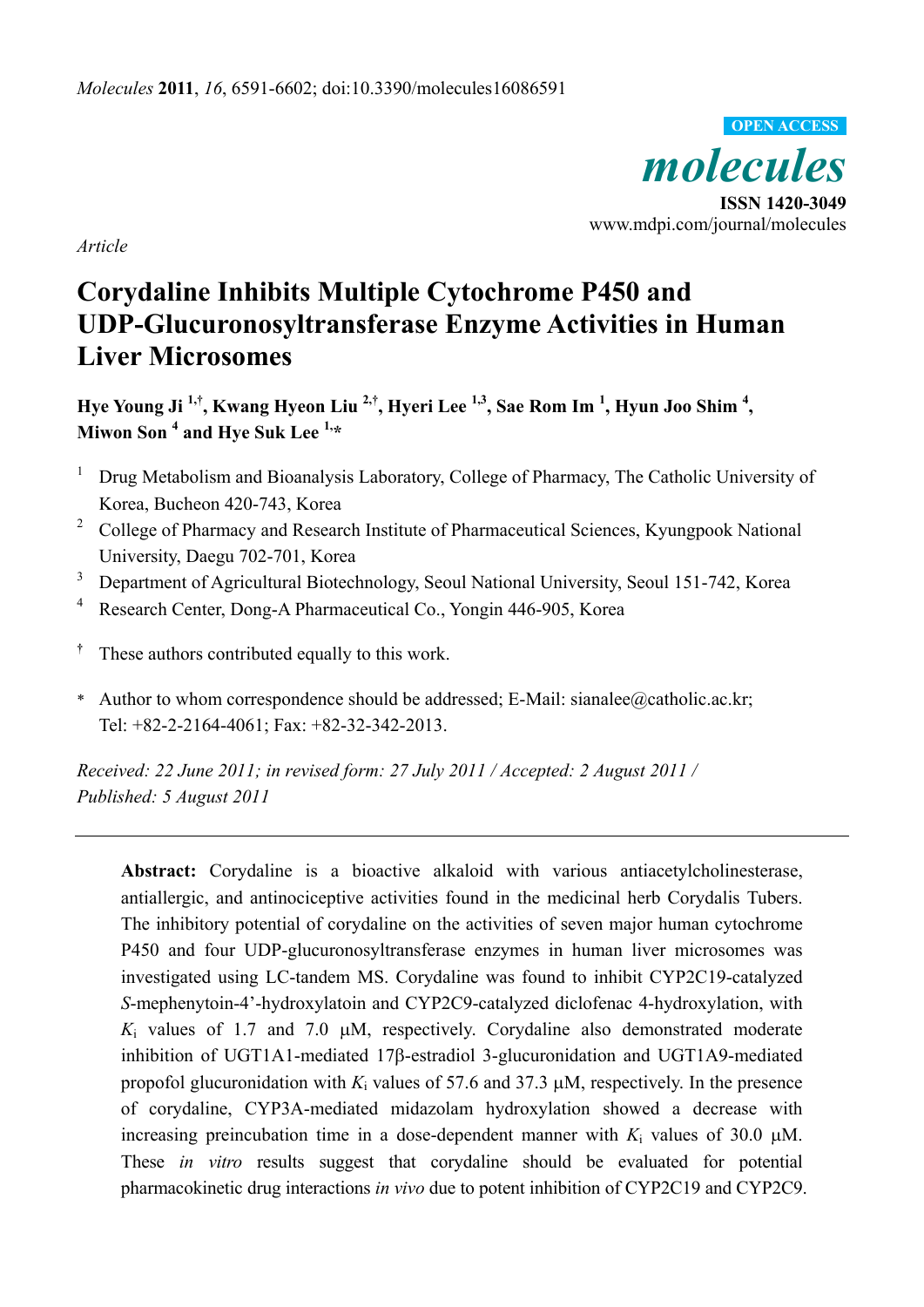# **1. Introduction**

Corydalis tubers, the roots of *Corydalis yanhusuo* W.T. Wang, have long been used as an herbal drug for their analgesic and anti-ulcer effects [1-3]. Corydaline, 2,3,9,10-tetramethoxy-13-methyl-5,8,13,13a-tetrahydro-6H-isoquino[3,2-a]isoquinoline (Figure 1), is isolated from Corydalis tubers and has been demonstrated to show antiacetylcholinesterase [4-6] and antibutylcholinesterase activity [4], antiallergic activity [7], and antinociceptive activity [8]. Corydaline also promotes gastric emptying and facilitates gastric accommodation [9].





Use of herbal medicine and botanical drugs to prevent common illness is on the rise among the global population [10]. Because botanical drugs share the same metabolic and transport proteins, including cytochrome P450 (CYP) enzymes, UDP-glucuronosyltransferase (UGT) enzymes, and drug transporters, such as P-glycoprotein, with commonly used drugs, the potential for herb-drug interactions is substantial [11]. Several medicinal herbs, including garlic (*Allium sativum*), ginkgo (*Ginko biloba*), ginseng (*Panax ginseng*), milk thistle (*Silybum marianum*), licorice (*Glycyrrhiza glabra*), and St. John's wort (*Hypericum perforatum*), have been reported to cause such herb-drug interactions [12-14]. Therefore, interactions among therapeutic drugs, as well as interactions of drugs with food and herbal medications, have attracted considerable attention [15].

Modulation of drug-metabolizing enzymes, such as CYP and UGT enzymes, is one of the important mechanisms of drug interaction. Among the numerous CYP and UGT enzymes identified to date, seven human hepatic CYP enzymes (CYPs 1A2, 2A6, 2C8, 2C9, 2C19, 2D6, and 3A) and four UGT enzymes (UGTs 1A1, 1A4, 1A9, and 2B7) have been shown to a play important role in drug metabolism [16,17]. Studies have shown that bergamottin, a major furanocoumarin found in grapefruit juice, is reported to increase the blood concentration of drugs through inhibition of hepatic CYP3A activity, thereby enhancing the toxicity of drugs such as atorvastatin, felodipine, quinidine, sildenafil, and verapamil [18].

To the best of our knowledge, no previous study has reported on the effect of corydaline, a pharmacologically active isoquinoline alkaloid isolated from Corydalis tubers, on human CYP and UGT enzymes. In this study, the effects of corydaline on activities of seven major human CYP and four major human UGTs (1A1, 1A4, 1A9, and 2B7), were examined using pooled human liver microsomes in order to evaluate the possibility of corydaline-drug interactions.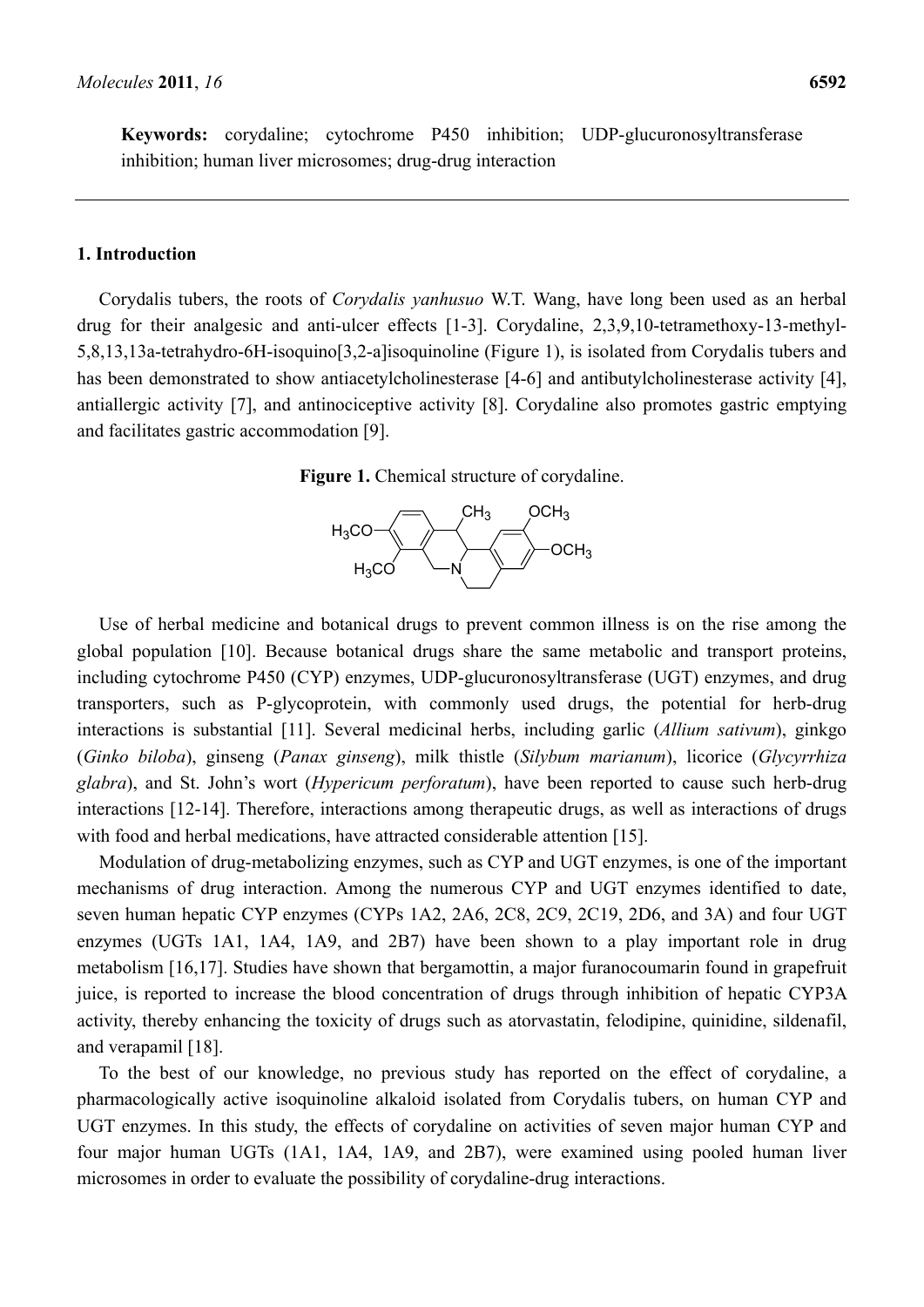#### **2. Results and Discussion**

The inhibitory effects of corydaline toward seven major human CYP isoforms and four major human UGT isoforms were evaluated using cocktail CYP probe substrates and each UGT probe substrate in human liver microsomes, respectively. Corydaline induced moderate inhibition of CYP2C19-mediated *S*-mephenytoin 4-hydroxylation and CYP2C9-mediated diclofenac 4-hydroxylation with IC<sub>50</sub> values of 11.7 and 26.2  $\mu$ M, respectively. Corydaline also induced weak inhibition of CYP2D6-catalyzed bufuralol 1'-hydroxylation with an  $IC_{50}$  value of 64.5  $\mu$ M. This is not an unusual finding, given that berberine and palmatine, isoquinoline alkaloids like corydaline, also showed an inhibitory effect on CYP2D6 activity (with  $IC_{50}$  values of 49.4 and 92.6  $\mu$ M, respectively) [19,20]. Corydaline at 200 μM showed negligible inhibition of CYP1A2-mediated phenacetin *O*-deethylation, CYP2A6-mediated coumarin 7-hydroxylation, CYP2C8-mediated amodiaquine *N*-deethylation, and CYP3A-mediated midazolam 1'-hydroxylation. The inhibitory potencies of corydaline were not significantly affected after a 30-min period of pre-incubation with human liver microsomes in the presence of NADPH, excluding CYP3A activity (Table 1), indicating that corydaline is a mechanism based inhibitor of CYP3A. To determine whether midazolam metabolism is inhibited by corydaline, we performed time- and concentration-dependent inactivation assays in human liver microsomes. In the presence of corydaline, CYP3A-mediated midazolam hydroxylation was decreased with increasing preincubation time in a dose-dependent manner (Figure 2a). Values for  $k_{obs}$  were plotted against corydaline concentration and used for estimation of maximal rates (*k*inact) and *K*i values in human liver microsomes (Figure 2b). Estimated maximal rates ( $k_{\text{inact}}$ ) and apparent  $K_i$  values were 0.064 min<sup>-1</sup> and 30.0 μM in human liver microsomes, respectively.

|                |                                   | $IC_{50}$ ( $\mu$ M)                    | $K_i(\mu M)$            |                                   |
|----------------|-----------------------------------|-----------------------------------------|-------------------------|-----------------------------------|
| <b>Enzymes</b> | <b>Marker reactions</b>           | $\mathbf{n}\mathbf{o}$<br>preincubation | with<br>preincubation * | (inhibition<br>mode)              |
| 1A2            | Phenacetin O-deethylation         | No inhibition **                        | No inhibition **        |                                   |
| 2A6            | Coumarin 7-hydroxylation          | No inhibition **                        | No inhibition **        |                                   |
| 2C8            | Amodiaquine<br>N-deethylation     | No inhibition **                        | No inhibition **        |                                   |
| 2C9            | Diclofenac 4-hydroxylation        | $262 \pm 46$                            | $30.6 \pm 4.1$          | $7.1 \pm 0.4$<br>(noncompetitive) |
| 2C19           | S-Mephenytoin<br>4'-hydroxylation | $11.7 \pm 1.4$                          | $19.2 \pm 1.8$          | $1.7 \pm 0.5$<br>(competitive)    |
| 2D6            | Bufuralol 1'-hydroxylation        | $64.5 \pm 9.8$                          | $115.9 \pm 7.6$         | $27.3 \pm 0.7$<br>(competitive)   |
| 3A             | Midazolam<br>1'-hydroxylation     | >200                                    | $67.4 \pm 9.8$          |                                   |

**Table 1.** Effect of corydaline on CYP metabolic activity in pooled human liver microsomes (H161).

\* Corydaline was pre-incubated for 30 min in the presence of NADPH before addition of the substrate. \*\* There was no inhibition at 200 μM of corydaline. Cocktail substrate concentrations used for assessment of IC<sub>50</sub> were as follows: 50  $\mu$ M phenacetin, 2.5  $\mu$ M coumarin, 2.5  $\mu$ M amodiaquine, 10 μM diclofenac, 100 μM [*S*]-mephenytoin, 5.0 μM bufuralol, and 2.5 μM midazolam. The data represent mean  $\pm$  standard deviation ( $n = 3$ ).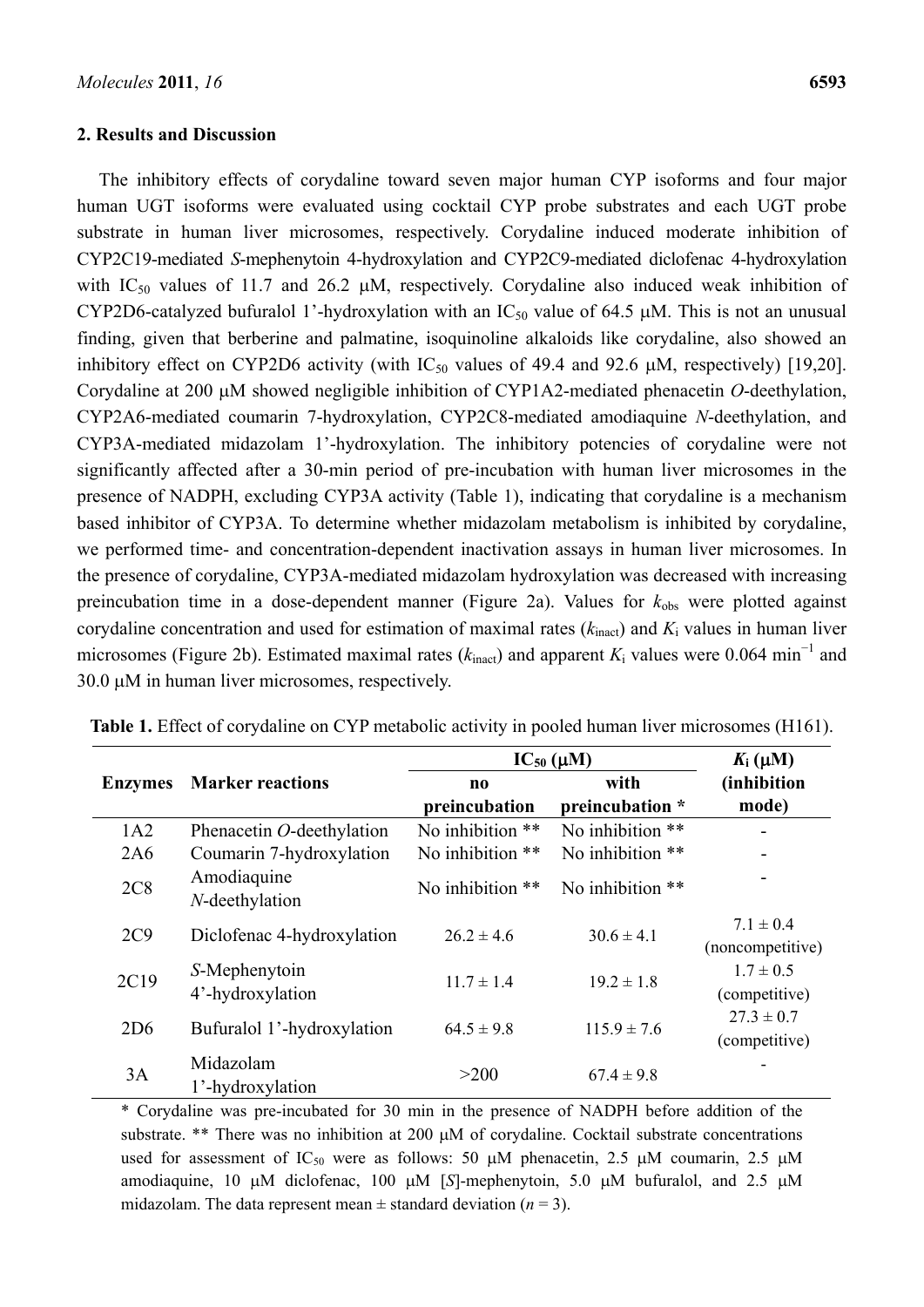**Figure 2.** Kinetics of inactivation of microsomal formation of 1'-hydroxymidazolam from midazolam by different concentrations of corydaline;  $\bullet$ , 10 μM;  $\nabla$ , 20 μM;  $\blacksquare$ , 40 μM;  $\blacklozenge$ , 80 μM;  $\blacktriangle$ , 100 μM; and  $\blacklozenge$ , 150 μM (a); Relationship between  $k_{obs}$  and corydaline concentration, used to estimate values of  $k_{\text{inact}}$  and  $K_i$  (**b**).



In an inhibition study, the apparent  $K_i$  value is a better parameter for defining the interaction of the inhibitor with a particular enzyme.  $K_i$  values and inhibition types (competitive, noncompetitive, uncompetitive, or mixed) for corydaline were determined using Lineweaver plots, Dixon plots, and secondary reciprocal plots; the results are summarized in Table 1. Corydaline showed noncompetitive inhibition for CYP2C9-catalyzed diclofenac 4-hydroxylation  $(K_i, 7.1 \mu M)$  and competitive inhibition for CYP2C19-catalyzed *S*-mephenytoin 4'-hydroxylation (*K*i, 1.7 μM) (Figure 3 and Table 1). Corydaline competitively inhibited CYP2D6-catalyzed bufuralol 1'-hydroxylation with a *K*i value of 27.3 μM.

We also evaluated the inhibitory potential of corydaline on UGT isoform activities. Corydaline inhibited UGT1A9-mediated propofol glucuronidation and UGT1A1-mediated 17β-estradiol 3-glucuronidation with  $IC_{50}$  values of 39.4 and 137.1  $\mu$ M, respectively. UGT1A4-mediated trifluoperazine *N*-glucuronidation and UGT2B7-mediated azidothymidine glucuronidation were not inhibited by treatment with corydaline (Table 2). Corydaline inhibited UGT1A1-catalyzed 17β-estradiol 3-glucuronidation and UGT1A9-dependent propofol glucuronidation with  $K_i$  values of 57.6 and 37.3  $\mu$ M, respectively (Figure 4 and Table 2). However, corydaline was not found to be a potent inhibitor of UGT1A1 and UGT1A9, as compared with inhibition produced by ritonavir (IC<sub>50</sub> = 1.7  $\mu$ M) and niflumic acid ( $K_i$  = 0.1~0.4 μM), an inhibitor of UGT1A1 [21] and UGT1A9 [22], respectively.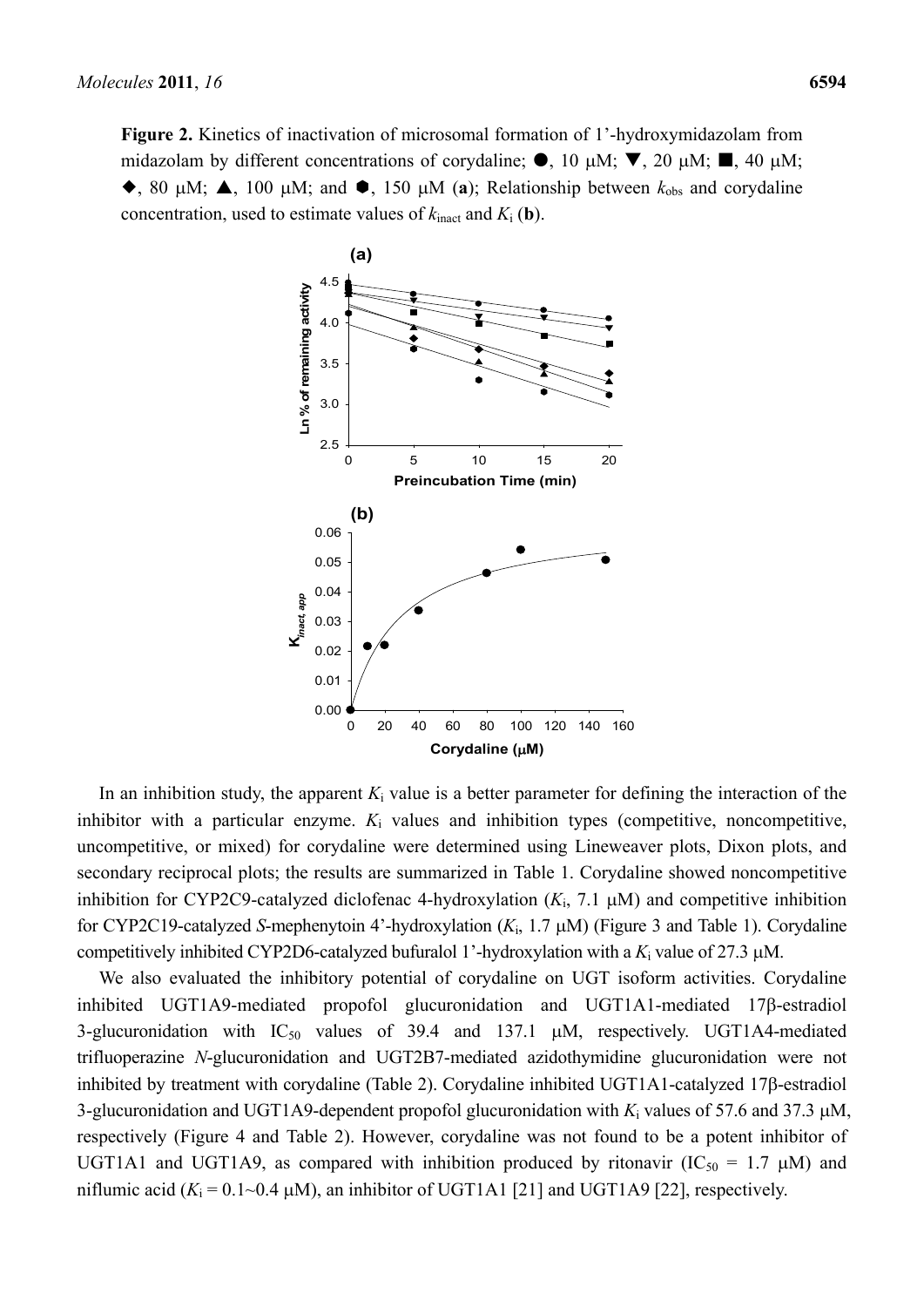**Figure 3.** Representative Dixon plots for inhibitory effects of corydaline on (**a**) CYP2C9 catalyzed diclofenac 4-hydroxylation; (**b**) CYP2C19-catalyzed [*S*]-mephenytoin 4-hydroxylation; and (**c**) CYP2D6-catalyzed bufuralol hydroxylation in pooled human liver microsomes (H161). Each symbol represents the substrate concentration: (a) diclofenac,  $1 \mu M (\nabla)$ ,  $2 \mu M (O)$ ,  $5 \mu M (\Delta)$ ,  $10 \mu M (\square)$ ; (b) *S*-mephenytoin,  $10 \mu M (\nabla)$ , 20 μM ( $\circ$ ), 30 μM ( $\triangle$ ), 40 μM ( $\square$ ); (c) bufuralol, 0.5 μM ( $\triangledown$ ), 1.0 μM ( $\circlearrowright$ ), 2.0 μM ( $\triangle$ ), 5.0  $\mu$ M ( $\square$ ). Each data point represents the mean of triplicate experiments.



**Figure 4.** Effects of corydaline on rates of (**a**) UGT1A1-catalyzed 17β-estradiol 3-glucuronidation and (**b**) UGT1A9-catalyzed propofol glucuronidation in pooled human liver microsomes (H161). Lines represent the functions determined by nonlinear regression based on mixed competitive-noncompetitive equation. Each symbol represents the corydaline concentration: (a) 0 μM ( $\bullet$ ), 30 μM ( $\circ$ ), 60 μM ( $\blacktriangledown$ ), 90 μM ( $\triangledown$ ), 120 μM ( $\blacksquare$ ); (b) 0 μM ( $\bullet$ ), 10 μM ( $\circ$ ), 20 μM ( $\nabla$ ), 50 μM ( $\triangledown$ ). Each data point represents the mean of triplicate experiments.

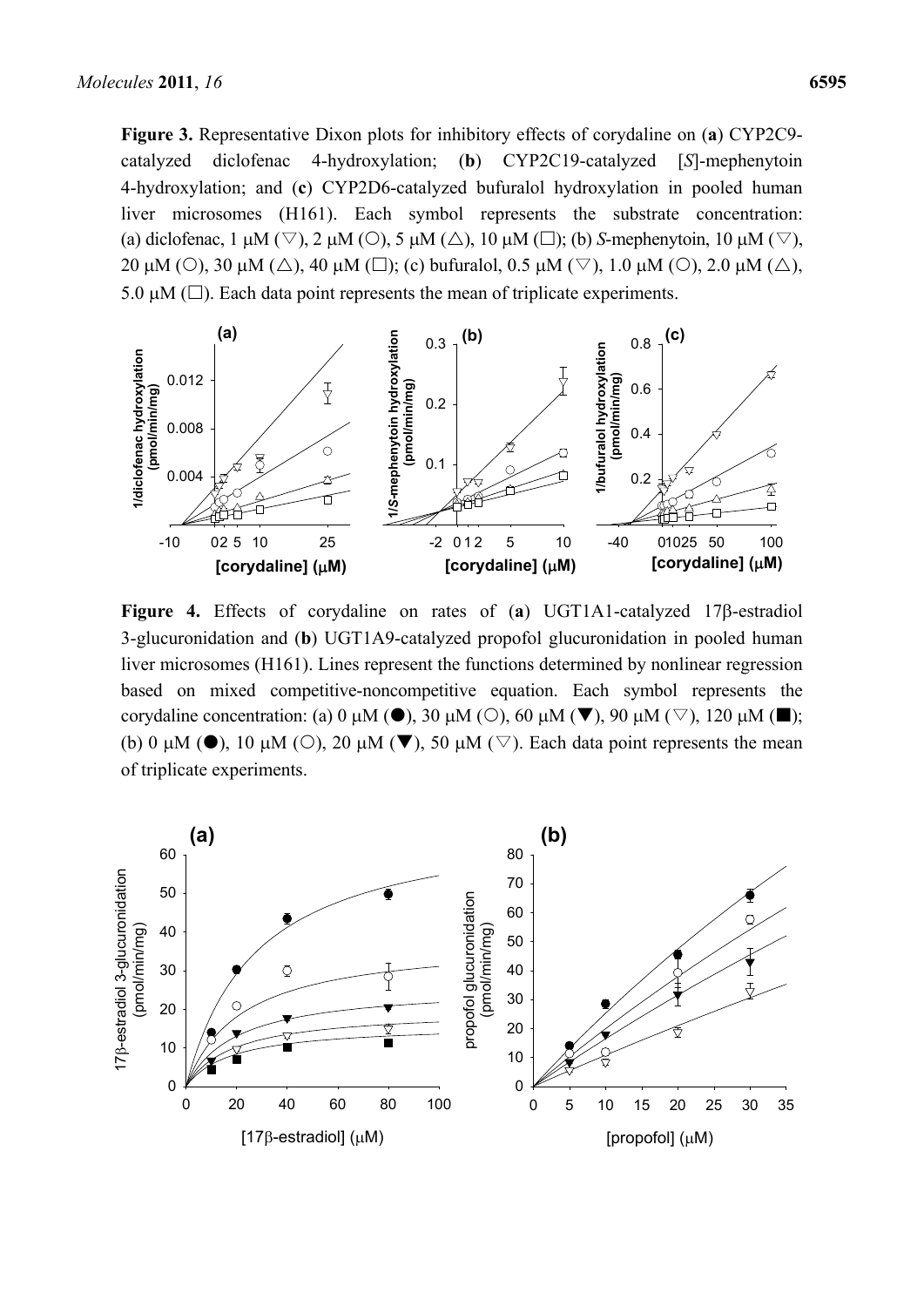| <b>Enzymes</b> | <b>Marker reactions</b>                | $IC_{50}(\mu M)$ | $K_i(\mu M)$ (inhibition mode)      |
|----------------|----------------------------------------|------------------|-------------------------------------|
| UGT1A1         | $17\beta$ -Estradiol 3-glucuronidation | $137.1 \pm 16.2$ | $57.6 \pm 13.0$ ( $\alpha$ = 0.555) |
| UGT1A4         | Trifluoperazine N-glucuronidation      | No inhibition *  | -                                   |
| UGT1A9         | Propofol glucuronidation               | $39.4 \pm 6.0$   | $37.3 \pm 14.4$ (competitive)       |
| UGT2B7         | Azidothymidine glucuronidation         | No inhibition *  | -                                   |

**Table 2.** Effect of corydaline on UGT metabolic activity in pooled human liver microsomes (H161).

\* There was no inhibition at 1,000  $\mu$ M of corydaline. The data represent mean  $\pm$  standard deviation ( $n = 3$ ).  $\alpha$ : mix of competitive and noncompetitive mechanisms.

Corydaline was found to be a potent competitive inhibitor of CYP2C19 with *K*i values of 1.7 μM, indicating that corydaline may be used carefully with drugs metabolized by CYP2C19, such as proton pump inhibitors (lansoprazole and omeprazole), antiepileptics (diazepam and phenytoin), and antidepressants (amitriptyline and imipramine) in order to avoid drug interactions. Some natural compounds, including anthocyanidin [23], beauvericin [24], eupatilin [25], and ursolic acid [26], have demonstrated strong inhibition of CYP2C19. Corydaline was also shown to be an inhibitor of CYP2C9 with  $K_i$  values of 7.1  $\mu$ M, suggesting that corydaline should be used carefully with drugs metabolized by CYP2C9, such as celecoxib, diclofenac, glyburide, losartan, tolbutamide, torasemide, and *S*warfarin in order to avoid drug interactions [27]. However, corydaline was not found to be a potent inhibitor of CYP2C9, as compared with the inhibition produced by sulfaphenazole (IC<sub>50</sub> = 0.8  $\mu$ M), a selective inhibitor of CYP2C9 [28]. Herbal preparations containing corydaline may also affect CYP2C19 and CYP2C9 activity. These results suggest the possibility that high amounts of corydaline might alter the bioavailability of drugs that are metabolized by CYP2C19 or CYP2C9, although *in vitro* inhibition of CYP2C19 and CYP2C9 activities don't necessarily translate into *in vivo* drug interactions. Up to now, there was no available data on the pharmacokinetics of corydaline in human which is indispensable for the prediction of drug-drug interaction potential of corydaline. According to the recent report of Zhang *et al.* [29], corydaline contents in various batches of Yuanhu Zhitong tablets, a traditional Chinese medicine used for the treatment of nerve pain and stomach pain, didn't exceed 1 mg/g of original preparations, which may cause very low blood concentrations ( $< 0.5 \mu$ M), even when an entire oral dose reaches the systemic circulation. Therefore, the probability of clinically important drug interactions by corydaline might be negligible based on available data.

# **3. Experimental**

#### *3.1. Materials and Reagents*

Corydaline (>98%) was obtained from Wako Pure Chemical Industries, Ltd. (Osaka, Japan). Acetaminophen, alamethicin, coumarin, diclofenac, 17β-estradiol, 17β-estradiol 3-glucuronide, glucose-6-phosphate, glucose-6-phosphate dehydrogenase, 7-hydroxycoumarin, midazolam, β-nicotinamide adenine dinucleotide phosphate (NADP), NADP reduced form (NADPH), phenacetin, propofol, trifluoperazine, and uridine-5-diphosphoglucuronic acid trisoduim salt (UDPGA) were purchased from Sigma Chemical Co. (St. Louis, MO, USA). Pooled human liver microsomes (H161), <sup>13</sup>C<sub>2</sub>,<sup>15</sup>N-acetaminophen, bufuralol, *N*-desethylamodiaquine, 1'-hydroxybufuralol, d<sub>9</sub>-1-hydroxybufuralol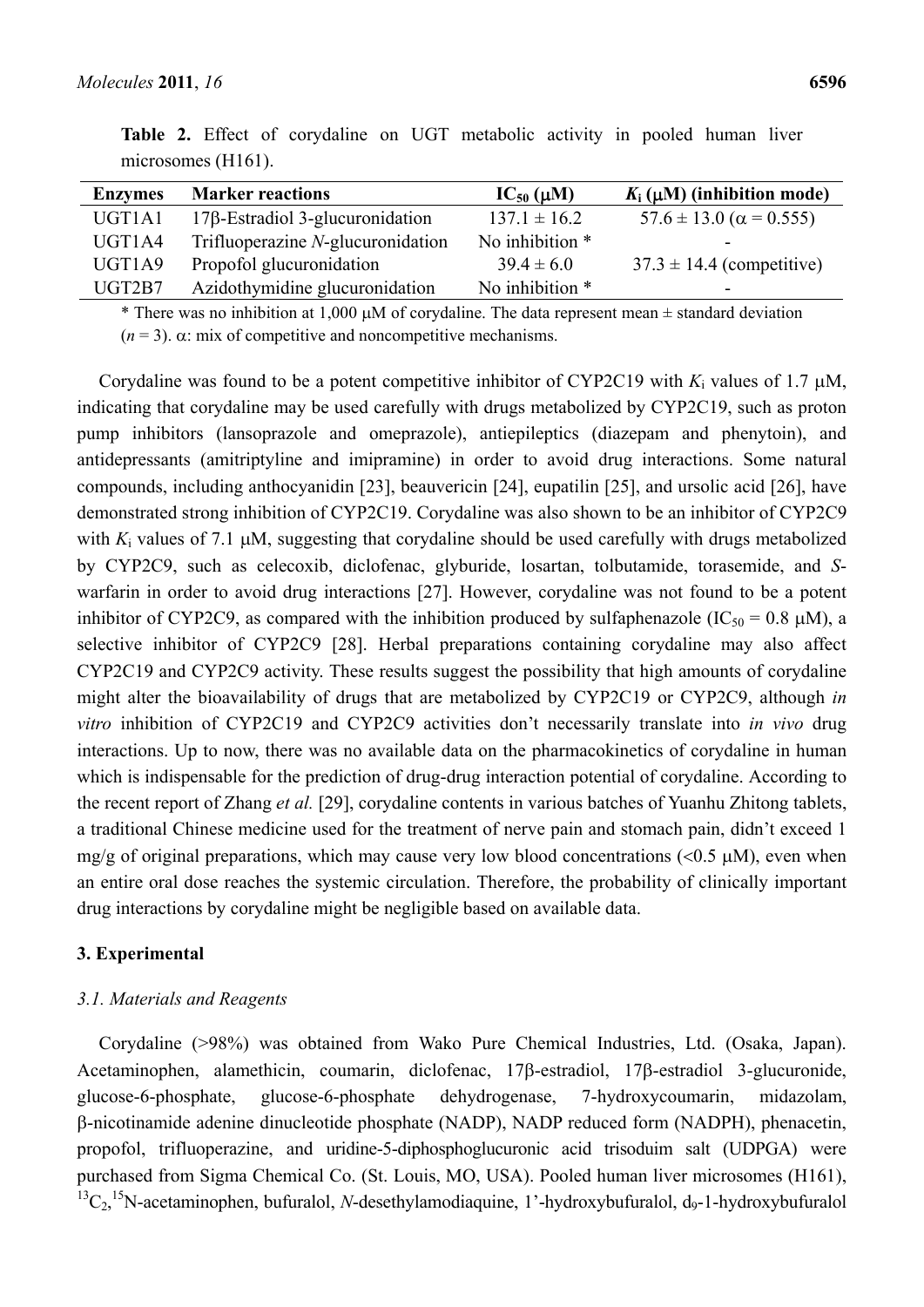maleate, 4-hydroxydiclofenac,  ${}^{13}C_6$ -4-hydroxydiclofenac, 4-hydroxymephenytoin, d<sub>3</sub>-4-hydroxymephenytoin, 1'-hydroxymidazolam, and *S*-mephenytoin were obtained from BD Gentest Co. (Woburn, MA, USA). Azidothymidine, azidothymidine glucuronide, and propofol glucuronide were obtained from Toronto Research Center (Toronto, ON, Canada). Acetonitrile and methanol (HPLC grade) were obtained from Burdick & Jackson Inc. (Muskegon, MI, USA) and the other chemicals were of the highest quality available.

## *3.2. Inhibitory Effects of Corydaline on Seven Major CYP Activities in Human Liver Microsomes*

Inhibitory potencies  $(IC_{50}$  values) of corydaline were determined using CYP assays in the presence and absence of corydaline (final concentrations of 1–200 μM with an acetonitrile concentration less than 0.5% v/v) using pooled human liver microsomes. Phenacetin *O*-deethylase, coumarin 7-hydroxylase, amodiaquine *N*-deethylase, diclofenac 4-hydroxylase, *S*-mephenytoin 4-hydroxylase, bufuralol hydroxylase, and midazolam 1'-hydroxylase activities were determined as probe activities for CYP1A2, CYP2A6, CYP2C8, CYP2C9, CYP2C19, CYP2D6, and CYP3A4, respectively, using cocktail incubation and liquid chromatography-tandem mass spectrometry (LC/MS/MS) [25]. The incubation mixtures were prepared in a total volume of 200 μL, as follows: pooled human liver microsomes (0.25 mg/mL), 1.3 mM NADPH, 3.3 mM  $MgCl<sub>2</sub>$ , 50 mM potassium phosphate buffer (pH 7.4), and a cocktail of probe substrates and various concentrations of corydaline (1−200 μM). The substrates were used at concentrations approximately equal to their respective  $K<sub>m</sub>$  values: 50  $\mu$ M phenacetin, 2.5 μM coumarin, 2.5 μM amodiaquine, 10 μM diclofenac, 100 μM *S*-mephenytoin, 5 μM bufuralol, and 2.5 μM midazolam. After a 3-min pre-incubation period at 37 °C, the reactions were initiated by addition of an NADP generating system and incubated for 20 min at 37 °C in a shaking water bath. After incubation, the reaction was stopped by placement of the tubes on ice and addition of 100 μL of ice-cold methanol containing internal standards  $(^{13}C_2, ^{15}N$ -acetaminophen for acetaminophen and *N*-desethylamodiaquine,  $d_5$ -7-hydroxycoumarin for 7-hydroxycoumarin,  ${}^{13}C_6$ -4-hydroxydiclofenac for 4-hydroxydiclofenac, d<sub>3</sub>-4-hydroxy-mephenytoin for 4-hydroxymephenytoin and hydroxymidazolam, d9-1-hydroxybufuralol for 1-hydroxybufuralol). The incubation mixtures were then centrifuged at  $13,000 \times g$  for 5 min. All incubations were performed in triplicate and the mean values were used. For evaluation of NADPH-dependent mechanism-based inhibition of CYP activities, various concentrations of corydaline (1−200 μM) were pre-incubated for 30 min with human liver microsomes in the presence of NADPH. The reaction was started by addition of a cocktail of CYP probe substrates.

All 7 metabolites produced from the cocktail of CYP isoform-specific substrates were simultaneously determined by LC/MS/MS [25]. The system consisted of a tandem quadrupole mass spectrometer (TSQ Quantum Access, ThermoFisher Scientific, San Jose, CA, USA) coupled with a Nanospace SI-2 LC system. Separation was performed on an Atlantis  $dC_{18}$  column (5 µm, 2.1 mm i.d.  $\times$ 100 mm, Waters, Milford, MA, USA) using the gradient elution of a mixture of 5% methanol in 0.1% formic acid (mobile phase A) and 95% methanol in 0.1% formic acid (mobile phase B) at a flow rate of 0.25 mL/min: 10% mobile phase B for 1 min, 10% to 95% mobile phase B for 1 min, 95% mobile phase B for 5 min. The column and autosampler temperatures were 50 and 6 °C, respectively. After 1.5 min, the LC eluent was diverted from waste to the mass spectrometer fitted with the electrospray ionization (ESI) source and operated in positive ion mode. ESI source settings for ionization of the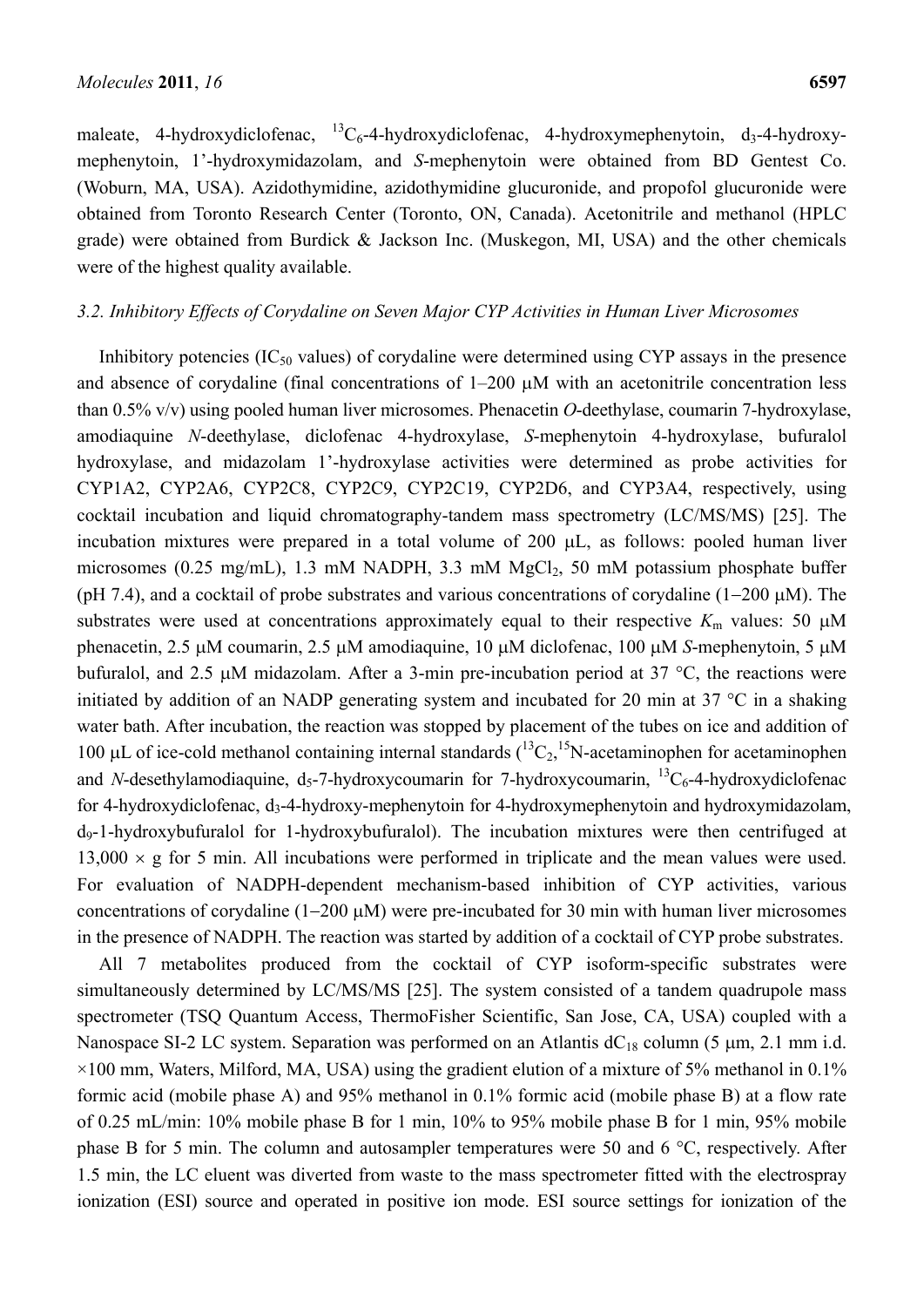metabolites were as follows: electrospray voltage, 5.0 kV; vaporizer temperature, 420 °C; capillary temperature 360 °C; sheath gas pressure, 35 psi; auxiliary gas pressure, 10 psi. Quantification was performed by selected reaction monitoring (SRM) of the [M+H]<sup>+</sup> ion and the related product ion for each metabolite. SRM transitions for the metabolites and internal standard are summarized in Table 3. Analytical data were processed using Xcalibur® software (Thermo Fisher Scientific).

| <b>Enzymes</b> | Compound          |                                              | <b>SRM</b> Transitions | <b>Tube lens</b><br>(V) | <b>Collision</b><br>energy $(V)$ |
|----------------|-------------------|----------------------------------------------|------------------------|-------------------------|----------------------------------|
| CYP1A2         | Metabolite        | Acetaminophen                                | 152.19 > 110.19        | 59                      | 23                               |
|                | Internal standard | ${}^{13}C_2$ , <sup>15</sup> N-Acetaminophen | 155.05 > 111.29        | 58                      | 21                               |
| CYP2A6         | Metabolite        | 7-Hydroxycoumarin                            | 163.04 > 107.38        | 70                      | 22                               |
|                | Internal standard | $d_5$ -7-Hydroxycoumarin                     | 168.00 > 112.53        | 73                      | 22                               |
| CYP2C8         | Metabolite        | N-Desethylamodiaquine                        | 328.01 > 282.64        | 45                      | 19                               |
|                | Internal standard | ${}^{13}C_2$ , <sup>15</sup> N-Acetaminophen | 155.05 > 111.29        | 58                      | 21                               |
| CYP2C9         | Metabolite        | 4-Hydroxydiclofenac                          | 312.12 > 231.05        | 54                      | 23                               |
|                | Internal standard | ${}^{13}C_6$ -4-Hydroxydiclofenac            | 318.49 > 237.28        | 54                      | 20                               |
| CYP2C19        | Metabolite        | 4-Hydroxymephenytoin                         | 235.03 > 150.19        | 50                      | 27                               |
|                | Internal standard | $d_3$ -4-Hydroxymephenytoin 238.18 > 150.40  |                        | 50                      | 25                               |
| CYP2D6         | Metabolite        | 1-Hydroxybufuralol                           | 278.08 > 186.31        | 54                      | 19                               |
|                | Internal standard | d <sub>9</sub> -1-Hydroxybufuralol           | 287.12 > 187.09        | 54                      | 20                               |
| CYP3A          | Metabolite        | 1-Hydroxymidazolam                           | 342.08 > 324.09        | 73                      | 25                               |
|                | Internal standard | $d_3$ -4-Hydroxymephenytoin 238.18 > 150.4   |                        | 60                      | 25                               |
| UGT1A1         | Metabolite        | $17\beta$ -Estradiol<br>3-glucuronide        | 446.95 > 270.91        | 94                      | 34                               |
|                | Internal standard | Ezetimibe                                    | 408.07 > 271.43        | 45                      | 21                               |
| UGT1A4         | Product           | Trifluoperazine<br>$N$ -glucuronide          | 584.20 > 408.13        | 94                      | 27                               |
|                | Internal standard | Meloxicam                                    | 352.05 > 115.38        | 63                      | 20                               |
| UGT1A9         | Metabolite        | Propofol glucuronide                         | 353.18 > 177.19        | 63                      | 20                               |
|                | Internal standard | Ezetimibe                                    | 408.07 > 271.43        | 45                      | 21                               |
| UGT2B7         | Metabolite        | Azidothymidine<br>glucuronide                | 444.26 > 127.02        | 70                      | 22                               |
|                | Internal standard | Meloxicam                                    | 352.05 > 115.38        | 63                      | 20                               |

**Table 3.** LC/MS/MS measurement conditions for drug oxidation catalyzed by human CYP and drug glucuronidation catalyzed by human UGT.

# *3.3*. *Inhibitory Effects of Corydaline on Four UGT Activities in Human Liver Microsomes*

The inhibitory potencies  $(IC_{50}$  values) of corydaline were also determined with UGT assays in the presence and absence of corydaline (final concentrations of 1–1,000 μM with acetonitrile concentration less than 0.5% v/v) using pooled human liver microsomes. 17β-Estradiol 3-glucuronidation, trifluoperazine glucuronidation, propofol glucuronidation, and azidothymidine glucuronidation activities were determined as probe activities for UGT1A1, UGT1A4, UGT1A9, and UGT2B7,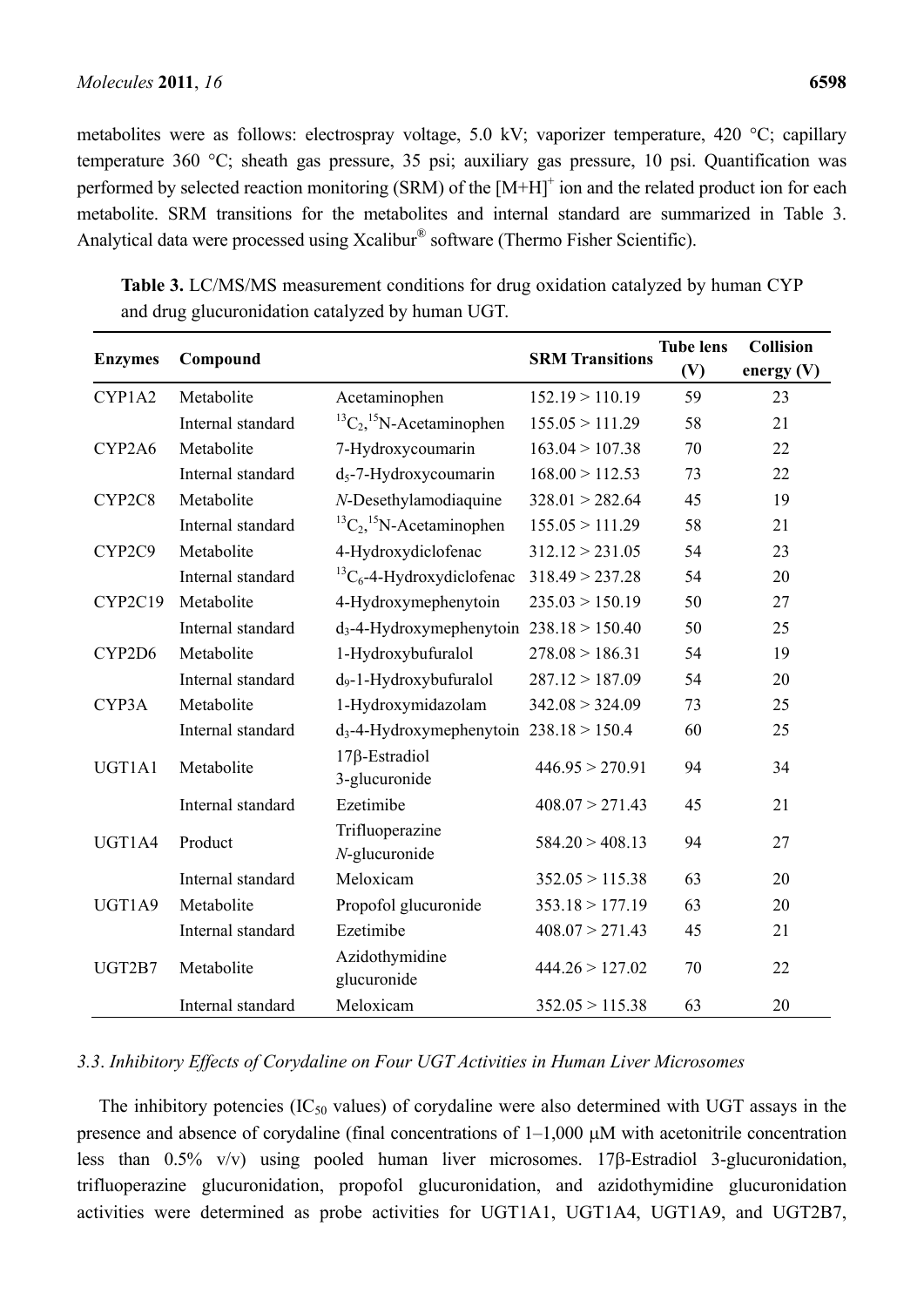respectively, using LC/MS/MS. Incubation mixtures were prepared in a total volume of 100 μL, as follows: Pooled human liver microsomes (0.2 mg/mL for 17β-estradiol, trifluoperazine and azidothymidine; 0.1 mg/mL for propofol), 2 mM UDPGA, 25  $\mu$ g/mL alamethicin, 10 mM MgCl<sub>2</sub>, 50 mM tris buffer (pH 7.4), UGT-isoform specific probe substrate (20 μM 17β-estradiol for UGT1A1, 5 μM trifluoperazine for UGT1A4, 10 μM propofol for UGT1A9, or 100 μM azidothymidine for UGT2B7), and various concentrations of corydaline (1−1000 μM). Reactions were initiated by addition of UDPGA, and incubations were carried out at 37 °C in a shaking water bath for 30 min. Reactions were terminated by addition of ice-cold methanol (100 μL) containing an internal standard (100 ng/mL ezetimibe for 17β-estradiol 3-glucuronide and propofol glucuronide; 30 ng/mL meloxicam for trifluoperazine glucuronide and azidothymidine glucuronide). The incubation mixtures were centrifuged at 13,000  $\times$  g for 5 min, followed by dilution of the supernatant (40 μL) with water (60 μL). Aliquots (5 μL) were then injected onto the LC/MS/MS system. All incubations were performed in triplicate and the mean values were used.

Glucuronides produced from UGT isoform-specific substrates were respectively determined by LC/MS/MS. Separation was performed on the Atlantis  $dC_{18}$  column using the gradient elution of a mixture of 5% methanol in 0.1% formic acid (mobile phase A) and 95% methanol in 0.1% formic acid (mobile phase B) at a flow rate of 0.25 mL/min: 10% mobile phase B for 2 min, 10% to 95% mobile phase B for 4 min. The column and autosampler temperatures were 50 and 6 °C, respectively. After 3.0 min, the LC eluent was diverted from waste to the mass spectrometer fitted with an ESI source. ESI source settings for ionization of trifluoperazine glucuronide and azidothymidine glucuronide in positive ion mode were as follows: Electrospray voltage, 5.0 kV; vaporizer temperature, 420 °C; capillary temperature 360 °C; sheath gas pressure, 35 psi; auxiliary gas pressure, 10 psi. ESI source settings for ionization of 17β-estradiol 3-glucuronide and propofol glucuronide in negative ion mode were as follows: Electrospray voltage, −4.0 kV; vaporizer temperature, 420 °C; capillary temperature 360 °C; sheath gas pressure, 35 psi; auxiliary gas pressure, 10 psi. Quantification was performed by SRM of the [M+H]<sup>+</sup> ion for trifluoperazine glucuronide and azidothymidine glucuronide or [M−H]<sup>-</sup> for 17β-estradiol 3-glucuronide and propofol glucuronide and the related product ion for each metabolite. SRM transitions for the metabolites and internal standard are summarized in Table 3.

# *3.4. Kinetic Analysis*

For determination of *K*i values for CYP2C9, CYP2C19, and CYP2D6, human liver microsomes (0.1 mg/mL) were incubated with various concentrations of substrates (1−10 μM diclofenac for CYP2C9, 10−40 μM *S*-mephenytoin for CYP2C19, and 0.5−5 μM bufuralol for CYP2D6), 1 mM NADPH, 10 mM MgCl<sub>2</sub>, and various concentrations of corydaline in 50 mM potassium phosphate buffer (pH 7.4) in a total incubation volume of 200 μL. Reactions were initiated by addition of NADPH at 37 °C and stopped after 15 min by placement of the incubation tubes on ice and addition of ice-cold methanol (100 μL) containing an internal standard (2.0 μg/mL  $^{13}C_6$ -4-hydroxydiclofenac for diclofenac, 0.5 μg/mL d<sub>3</sub>-4-hydroxymephenytoin for mephenytoin, or 0.5 μg/mL d<sub>9</sub>-1-hydroxybufuralol for bufuralol). The incubation mixtures were centrifuged at  $13,000 \times g$  for 5 min, and aliquots (5  $\mu$ L) of the supernatants were analyzed by LC/MS/MS. For determination of  $K_i$  values for UGT1A1 and UGT1A9, human liver microsomes (0.2 mg/mL for 17β-estradiol; 0.1 mg/mL for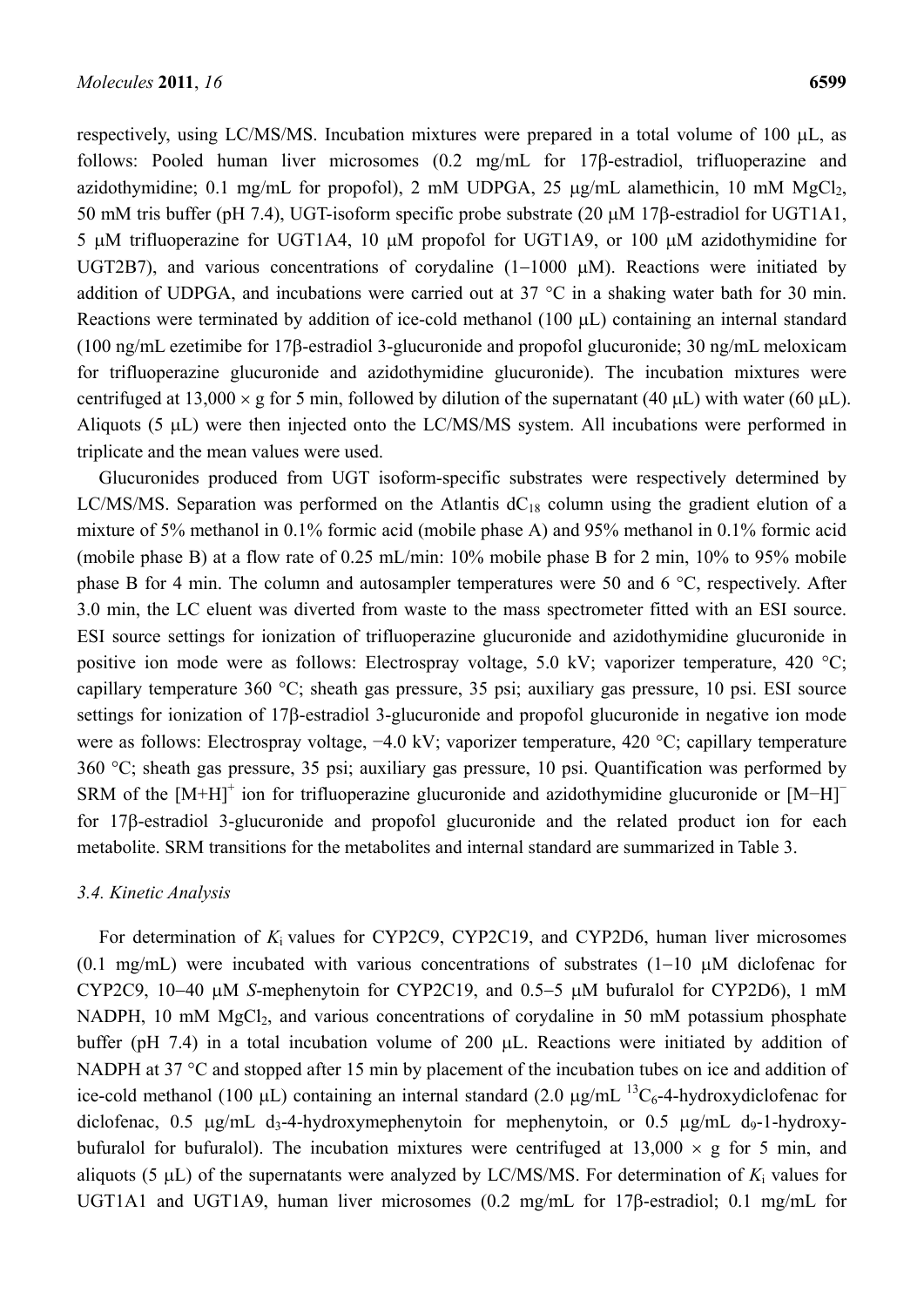propofol) were incubated with various concentrations of substrates (10−80 μM 17β-estradiol for UGT1A1 and 10–30 μM propofol for UGT1A9), 2 mM UDPGA, 25 μg/mL alamethicin, 10 mM  $MgCl<sub>2</sub>$ , and various concentrations of corydaline in 50 mM Tris buffer (pH 7.4) in a total incubation volume of 100 μL. Reactions were initiated by addition of UDPGA at 37 °C and stopped after 30 min by placement of the incubation tubes on ice and addition of 100 ng/mL ezetimibe (internal standard, 100 μL) in ice-cold methanol. The incubation mixtures were centrifuged at  $13,000 \times g$  for 5 min, followed by dilution of the supernatant (40  $\mu$ L) with water (60  $\mu$ L). Aliquots (5  $\mu$ L) were analyzed by LC/MS/MS.

#### *3.5. Data Analysis*

 $IC_{50}$  values (concentration of inhibitor causing 50% inhibition of the original enzyme activity) were calculated using WinNonlin software, a non-linear regression analysis program (Pharsight, Mountain View, CA, USA). Apparent kinetic parameters for inhibitory potential (*K*i values) of CYPs were estimated from the fitted curves using Enzyme Kinetics Ver. 1.3 program (Systat Software Inc., San Jose, CA, USA). For the enzyme kinetic analysis of UGT1A1 and UGT1A9 inhibition, the following mixed competitive-noncompetitive equation was fitted to the data points by nonlinear regression [30]:

$$
V = \frac{V_{\text{max}} \cdot [S]}{[S] \left(1 + \frac{[I]}{\alpha \cdot K_i}\right) + K_{\text{m}}(1 + \frac{[I]}{K_i})}
$$

Iterated variables were: [S]: substrate concentration; *V*: reaction velocity; [I]: inhibitor concentration;  $V_{\text{max}}$ : the maximum reaction velocity;  $K_{\text{m}}$ : Michaelis-Menten constant;  $K_i$ : the inhibition constant;  $\alpha$ : the mix of competitive-noncompetitive mechanisms.

#### **4. Conclusions**

In conclusion, an evaluation of the effects of corydaline on seven CYPs and four UGTs was conducted across a wide range of substrate and corydaline concentrations using *in vitro* human liver microsomes. CYP2C19 and CYP2C9 activity were potently inhibited by corydaline during incubation with NADPH in microsomes. Corydaline also inhibited CYP2D6-mediated bufuralol hydroxylation, CYP3A-mediated midazolam hydroxylation, UGT1A1-mediated 17β-estradiol 3-glucuronidation, and UGT1A9-mediated propofol glucuronidation in a dose-dependent manner. These results suggest that high uptake of corydaline from herbal medications may cause an interaction with drugs metabolized by CYP2C19 and CYP2C9 in some individuals. It is important to note, however, that the inhibition of CYP activities *in vitro* does not necessarily translate into drug interactions in clinical situations. Clinical trials to evaluate the inhibitory effects of corydaline on CYP2C19 and CYP2C9 remain to be conducted.

## **Conflict of interest**

The authors declare no conflict of interest.

#### **Acknowledgements**

This work was supported by the Korea Research Foundation (NRF) grant funded by the Korean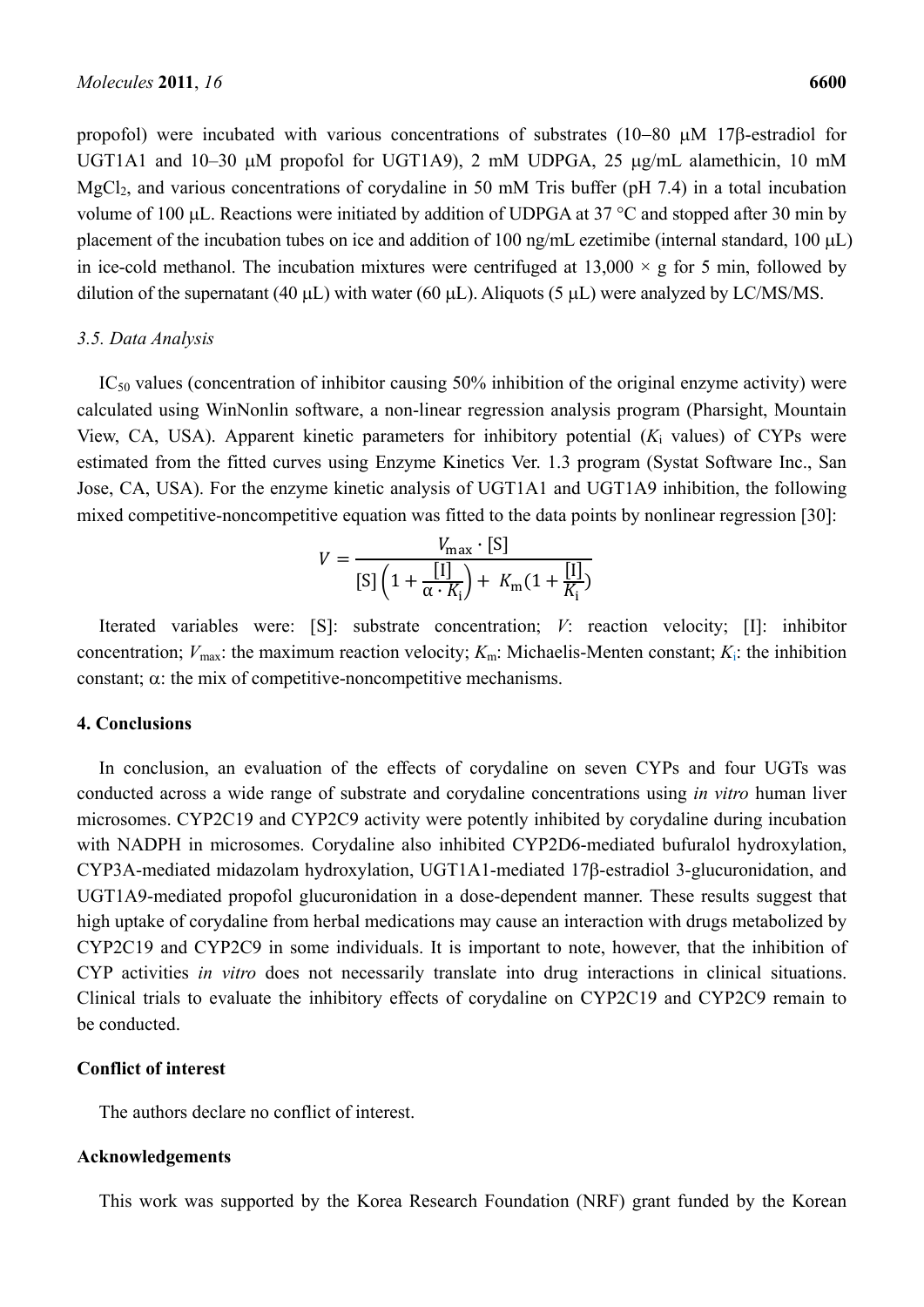# Government (MEST) (R0A-2008-000-20074-0) and The Catholic University of Korea, 2011. **References and Notes**

- 1. Matsuda, H.; Tokuoka, K.; Wu, J.; Tanaka, T.; Kubo, M. Inhibitory effects of methanolic extract from corydalis tuber against types I-IV allergic models. *Biol. Pharm. Bull.* **1995**, *18*, 963-967.
- 2. Yuan, C.S.; Mehendale, S.R.; Wang, C.Z.; Aung, H.H.; Jiang, T.; Guan, X.; Shoyama, Y. Effects of Corydalis yanhusuo and Angelicae dahuricae on cold pressor-induced pain in humans: A controlled trial. *J. Clin. Pharmacol*. **2004**, *44*, 1323-1327.
- 3. Kubo, M.; Matsuda, H.; Tokuoka, K.; Ma, S.; Shiomoto, H. Anti-inflammatory activities of methanolic extract and alkaloidal components from Corydalis tuber. *Biol. Pharm. Bull.* **1994**, *17*, 262-265.
- 4. Adsersen, A.; Kjolbye, A.; Dall, O.; Jager, A.K. Acetylcholinesterase and butyrylcholinesterase inhibitory compounds from Corydalis cava Schweigg. & Kort. *J. Ethnopharmacol.* **2007**, *113*, 179-182.
- 5. Berkov, S.; Bastida, J.; Nikolova, M.; Viladomat, F.; Codina, C. Rapid TLC/GC-MS identification of acetylcholinesterase inhibitors in alkaloid extracts. *Phytochem. Anal.* **2008**, *19*, 411-419.
- 6. Xiao, H.T.; Peng, J.; Liang, Y.; Yang, J.; Bai, X.; Hao, X.Y.; Yang, F.M.; Sun, Q.Y. Acetylcholinesterase inhibitors from Corydalis yanhusuo. *Nat. Prod. Res.* **2010**, 1-5.
- 7. Saito, S.Y.; Tanaka, M.; Matsunaga, K.; Li, Y.; Ohizumi, Y. The combination of rat mast cell and rabbit aortic smooth muscle is the simple bioassay for the screening of anti-allergic ingredient from methanolic extract of Corydalis tuber. *Biol. Pharm. Bull*. **2004**, *27*, 1270-1274.
- 8. Wang, C.; Wang, S.; Fan, G.; Zou, H. Screening of antinociceptive components in Corydalis yanhusuo W.T. Wang by comprehensive two-dimensional liquid chromatography/tandem mass spectrometry. *Anal. Bioanal. Chem*. **2010**, *396*, 1731-1740.
- 9. Lee, T.H.; Son, M.; Kim, S.Y. Effects of corydaline from Corydalis tuber on gastric motor function in an animal model. *Biol. Pharm. Bull*. **2010**, *33*, 958-962.
- 10. Chang, J. Medicinal herbs: Drugs or dietary supplements? *Biochem. Pharmacol.* **2000**, *59*, 211-219.
- 11. Zhou, S.F.; Zhou, Z.W.; Li, C.G.; Chen, X.; Yu, X.; Xue, C.C.; Herington, A. Identification of drugs that interact with herbs in drug development. *Drug Discov. Today* **2007**, *12*, 664-673.
- 12. Wu, J.W.; Lin, L.C.; Tsai, T.H. Drug-drug interactions of silymarin on the perspective of pharmacokinetics. *J. Ethnopharmacol*. **2009**, *121*, 185-193.
- 13. He, S.M.; Yang, A.K.; Li, X.T.; Du, Y.M.; Zhou, S.F. Effects of herbal products on the metabolism and transport of anticancer agents. *Expert Opin. Drug Metab. Toxicol.* **2010**, *6*, 1195-1213.
- 14. He, S.M.; Chan, E.; Zhou, S.F. ADME properties of herbal medicines in humans: Evidence, challenges and strategies. *Curr. Pharm. Des*. **2011**, *17*, 357-407.
- 15. Kim, H.; Kim, K.B.; Ku, H.Y.; Park, S.J.; Choi, H.; Moon, J.K.; Park, B.S.; Kim, J.H.; Yea, S.S.; Lee, C.H.; *et al.* Identification and characterization of potent CYP2B6 inhibitors in Woohwangcheongsimwon suspension, an herbal preparation used in the treatment and prevention of apoplexy in Korea and China. *Drug Metab. Dispos*. **2008**, *36*, 1010-1015.
- 16. Kiang, T.K.; Ensom, M.H.; Chang, T.K. UDP-glucuronosyltransferases and clinical drug-drug interactions. *Pharmacol. Ther*. **2005**, *106*, 97-132.
- 17. Tucker, G.T.; Houston, J.B.; Huang, S.M. Optimizing drug development: Strategies to assess drug metabolism/transporter interaction potential-toward a consensus. *Clin. Pharmacol. Ther.* **2001**, *70*, 103-114.